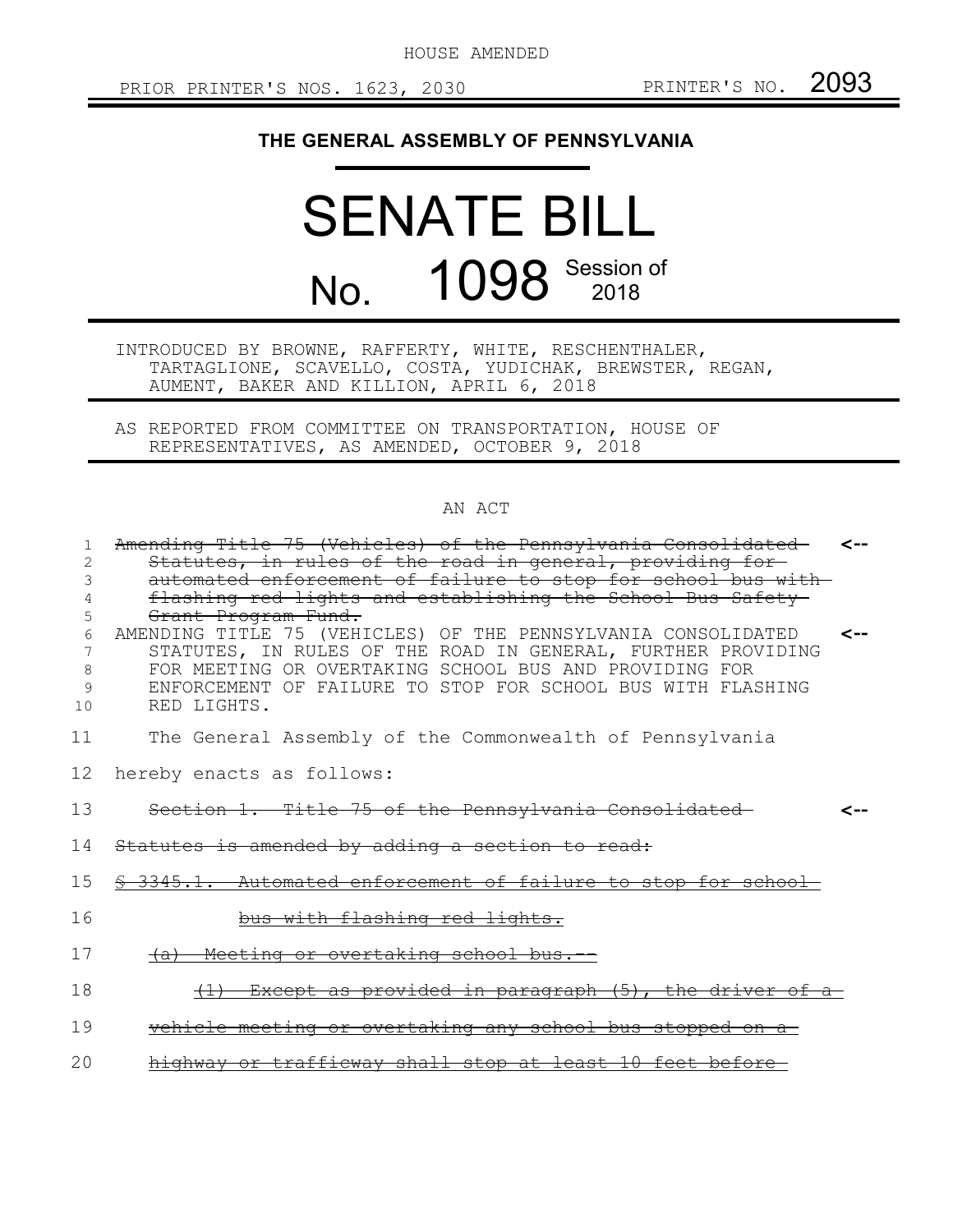| 1  | reaching the school bus when the red signal lights on the               |
|----|-------------------------------------------------------------------------|
| 2  | <u>school bus are flashing and the side stop signal arms are-</u>       |
| 3  | activated under section 4552(b.1) (relating to general                  |
| 4  | requirements for school buses). The driver shall not proceed            |
| 5  | until the flashing red signal lights are no longer actuated.            |
| 6  | In no event shall a driver of a vehicle resume motion of the            |
| 7  | vehicle until the school children who may have alighted from-           |
| 8  | the school bus have reached a place of safety. The driver of            |
| 9  | <del>a vehicle approaching an intersection at which a school bus-</del> |
| 10 | is stopped shall stop his vehicle at that intersection until-           |
| 11 | the flashing red signal lights are no longer actuated.                  |
| 12 | $+2+$<br>The operator of a school bus who observes a                    |
| 13 | violation of paragraph (1) may prepare a report as provided             |
| 14 | under section 3345(a.1) (relating to meeting or overtaking              |
| 15 | school bus).                                                            |
| 16 | (3) The driver of a vehicle meeting or overtaking any -                 |
| 17 | school bus shall proceed past the school bus with caution and           |
| 18 | shall be prepared to stop when the amber signal lights are-             |
| 19 |                                                                         |
|    | <del>flashing.</del>                                                    |
| 20 | (4) Whenever a school bus is being used upon a highway                  |
| 21 | or trafficway for the transportation of disabled persons                |
| 22 | <u>exclusively and the school bus is equipped with red signal-</u>      |
| 23 | lights, the driver of the school bus may actuate the signal             |
| 24 | <u>lights in the same manner as set forth in this section-</u>          |
| 25 | regarding the transportation of school children. The driver-            |
| 26 | <u>of a vehicle approaching the school bus shall have the same-</u>     |
| 27 | <u>duties regarding stopping, passing and overtaking as he does-</u>    |
| 28 | <u>with respect to a school bus carrying school children.</u>           |
| 29 | <u>The driver of a vehicle upon a highway or trafficway-</u>            |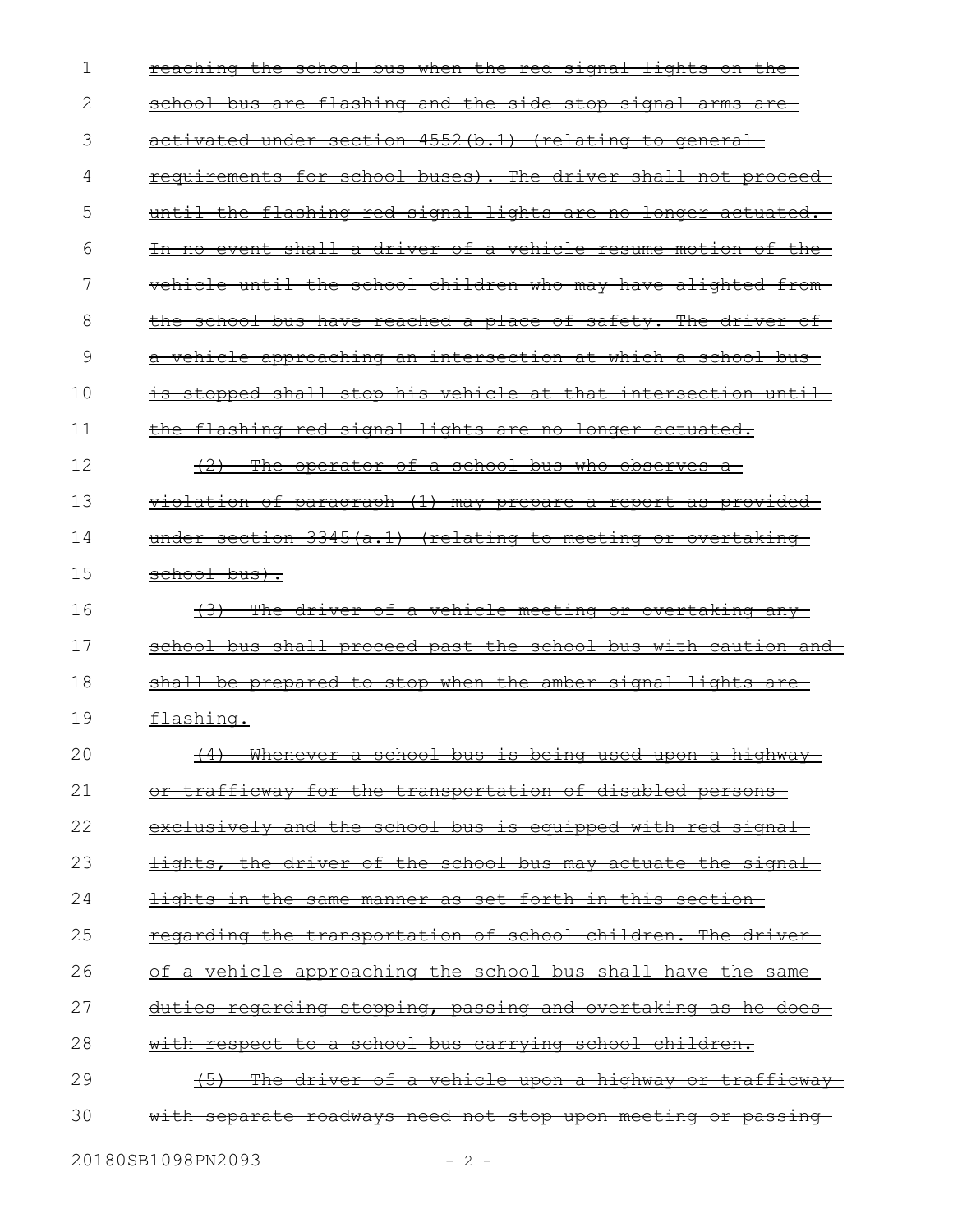| 1  | a school bus with actuated red signal lights which is on a                          |
|----|-------------------------------------------------------------------------------------|
| 2  | different roadway.                                                                  |
| 3  | (a.1) General rule. A school district may install and                               |
| 4  | operate an automated side stop signal arm enforcement system for-                   |
| 5  | the purpose of enforcing subsection (a)(1).                                         |
| 6  | (b) Applicability.                                                                  |
| 7  | (1) Except as provided in paragraph (2), this section                               |
| 8  | shall apply to a driver of a motor vehicle meeting or                               |
| 9  | <u>overtaking a school bus stopped on a highway or trafficway-</u>                  |
| 10 | when the red signal lights on the school bus are flashing and                       |
| 11 | the side stop signal arms are activated as described in-                            |
| 12 | subsection $(a)$ $(1)$ and $(5)$ .                                                  |
| 13 | (2) Nothing in this section shall supersede the                                     |
| 14 | <del>provisions of:</del>                                                           |
| 15 | (i) Section 3105(h) (relating to drivers of                                         |
| 16 | emergency vehicles).                                                                |
| 17 | <u>Section 3345 (c) or (d) (relating to meeting or-</u><br><del>(11)</del>          |
| 18 | overtaking school bus).                                                             |
| 19 | Owner liability. - For each violation under subsection<br><del>(c)</del>            |
|    | 20 $\rightarrow$ (a) (1), the owner or owners of the motor vehicle shall be liable- |
| 21 | as follows:                                                                         |
| 22 | The penalty for a violation under subsection (a)<br>$\left(\frac{1}{2}\right)$      |
| 23 | shall be as provided in sections 1535(a) (relating                                  |
| 24 | schedule of convictions and points) and 3345.                                       |
| 25 | Fines collected under this section shall be subject-                                |
| 26 | to 42 Pa.C.S. § 3571 (relating to Commonwealth portion of                           |
| 27 | fines, etc.) or 3573 (relating to municipal corporation                             |
| 28 | portion of fines, etc.).                                                            |
| 29 | Certificate as evidence. A certificate, or a facsimile                              |
| 30 | of a certificate, based upon inspection of recorded images                          |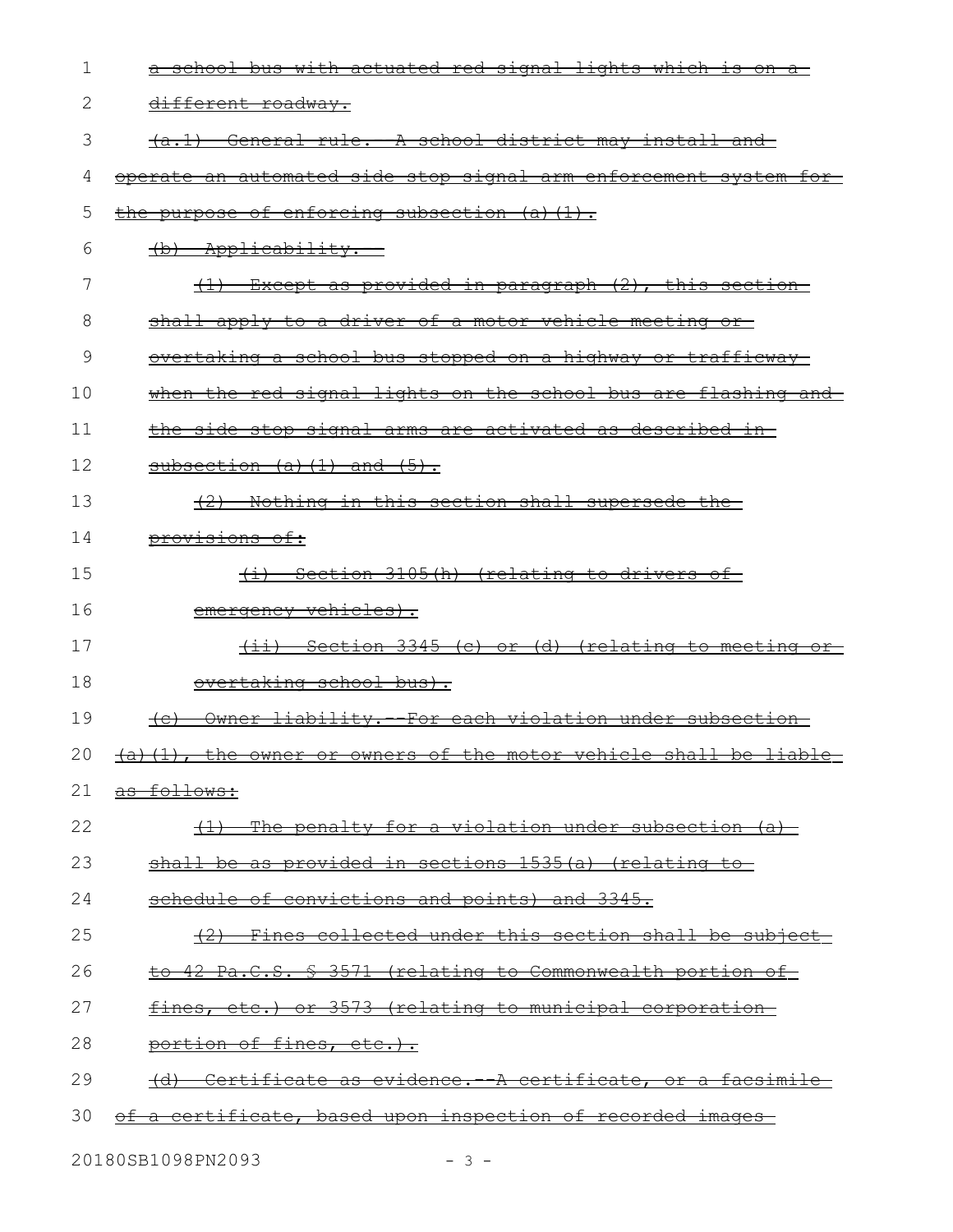| 1  | produced by an automated side stop signal arm enforcement system- |
|----|-------------------------------------------------------------------|
| 2  | and sworn to or affirmed by a police officer shall be prima       |
| 3  | facie evidence of the facts contained in it. The school district- |
| 4  | or contracted company must include written documentation that     |
| 5  | the automated side stop signal arm enforcement system was         |
| 6  | operating correctly at the time of the alleged violation. A       |
| 7  | recorded image evidencing a violation of section 3345(a) shall    |
| 8  | be admissible in any judicial or administrative proceeding to     |
| 9  | adjudicate the liability for the violation.                       |
| 10 | (e) Limitations.                                                  |
| 11 | <u>(1) (i) Notwithstanding any other provision of law, </u>       |
| 12 | equipment deployed as part of an automated side stop-             |
| 13 | signal arm enforcement system as provided under this-             |
| 14 | section must be incapable of automated or user controlled-        |
| 15 | remote intersection surveillance by means of recorded-            |
| 16 | <del>video images.</del>                                          |
| 17 | (ii) Recorded images collected as part of the                     |
| 18 | automated side stop signal arm enforcement system may-            |
| 19 | only record violations of this section and may not be-            |
| 20 | used for any other surveillance purposes                          |
| 21 | (iii) Restrictions under this paragraph shall not be              |
| 22 | <u>deemed to preclude a court of competent jurisdiction from-</u> |
| 23 | <u>issuing an order directing that the information be-</u>        |
| 24 | provided to law enforcement officials if the information-         |
| 25 | <u>is reasonably described and is requested solely in-</u>        |
| 26 | <u>connection with a criminal law enforcement action.</u>         |
| 27 | <u>(i) To the extent practicable, an automated side-</u>          |
| 28 | stop signal arm enforcement system shall use necessary            |
| 29 | <u>technologies to ensure that photographs or recorded video-</u> |
| 30 | <u>images produced by the system shall not identify the </u>      |
|    |                                                                   |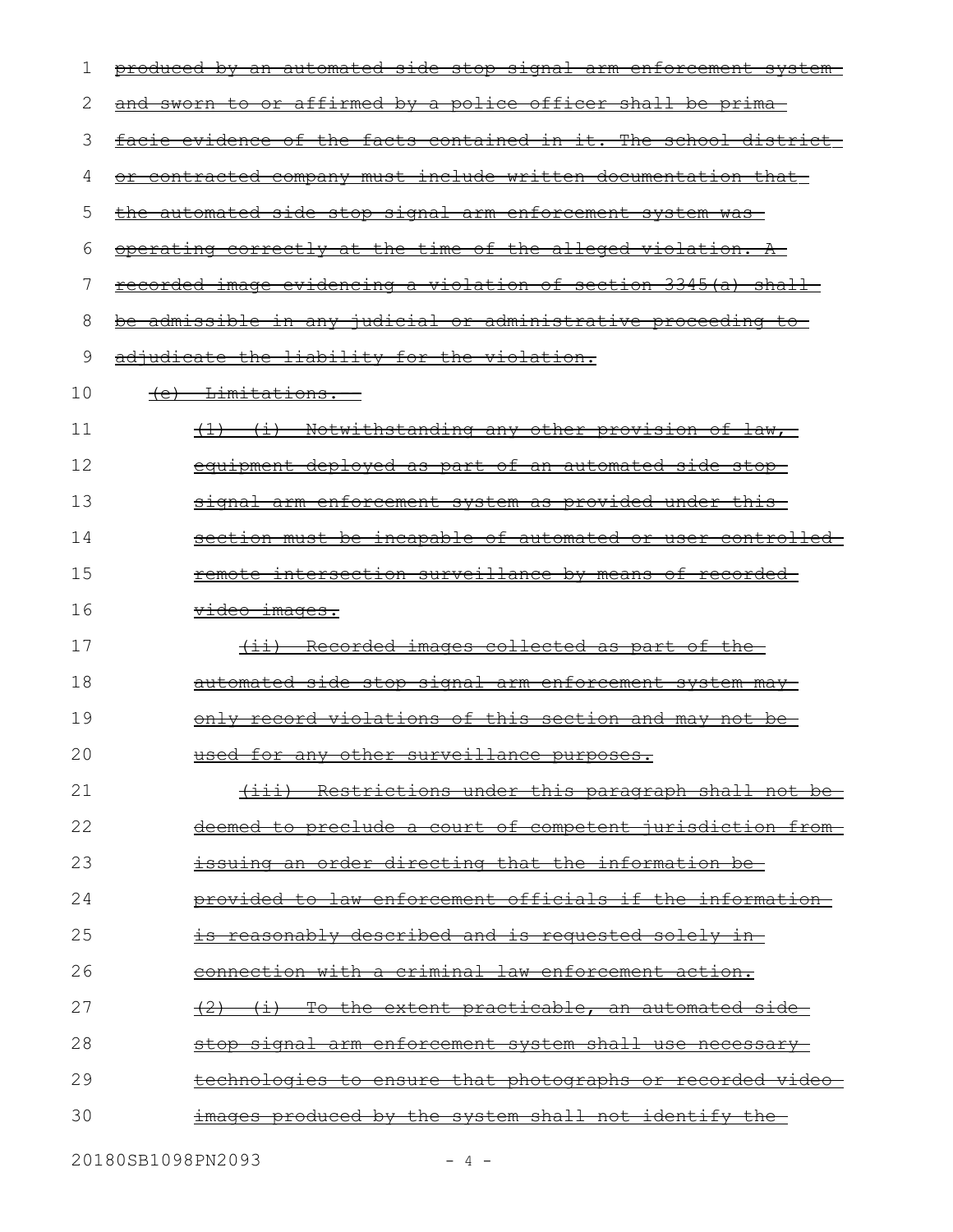| 1  | operator, the passengers or the contents of the vehicle.    |
|----|-------------------------------------------------------------|
| 2  | (ii) No citation issued under this section may be-          |
| 3  | dismissed solely because a photograph or recorded video-    |
| 4  | image allows for the identification of the operator,        |
| 5  | passengers or contents of a vehicle as long as a            |
| 6  | reasonable effort has been made to comply with this-        |
| 7  | <u>paragraph.</u>                                           |
| 8  | <u>(3) (i) Notwithstanding any other provision of law, </u> |
| 9  | information prepared under this section and information     |
| 10 | relating to violations under this section which is kept-    |
| 11 | by the police department of the police officer having the   |
| 12 | authority to exercise police power in the area where the-   |
| 13 | violation occurred, its authorized agents or employees,     |
| 14 | including recorded images, written records, reports or      |
| 15 | facsimiles, names, addresses and the number of violations   |
| 16 | under this section, shall be for the exclusive use of the   |
| 17 | department of the police officer having the authority to    |
| 18 | exercise police power in the area where the violation-      |
| 19 | occurred, its authorized agents or employees and law-       |
| 20 | enforcement officials for the purpose of discharging        |
| 21 | their duties under this section.                            |
| 22 | (ii) The information shall not be deemed a public-          |
| 23 | record under the act of February 14, 2008 (P.L.6, No.3),    |
| 24 | known as the Right-to-Know Law.                             |
| 25 | (iii) The information may be discoverable by court-         |
| 26 | order or otherwise and may be offered in evidence in any-   |
| 27 | <u>action or proceeding which is directly related to a-</u> |
| 28 | <u>violation of this section or any other violation in-</u> |
| 29 | connection with a criminal law enforcement action.          |
| 30 | Images obtained through the use of an automated side        |
|    |                                                             |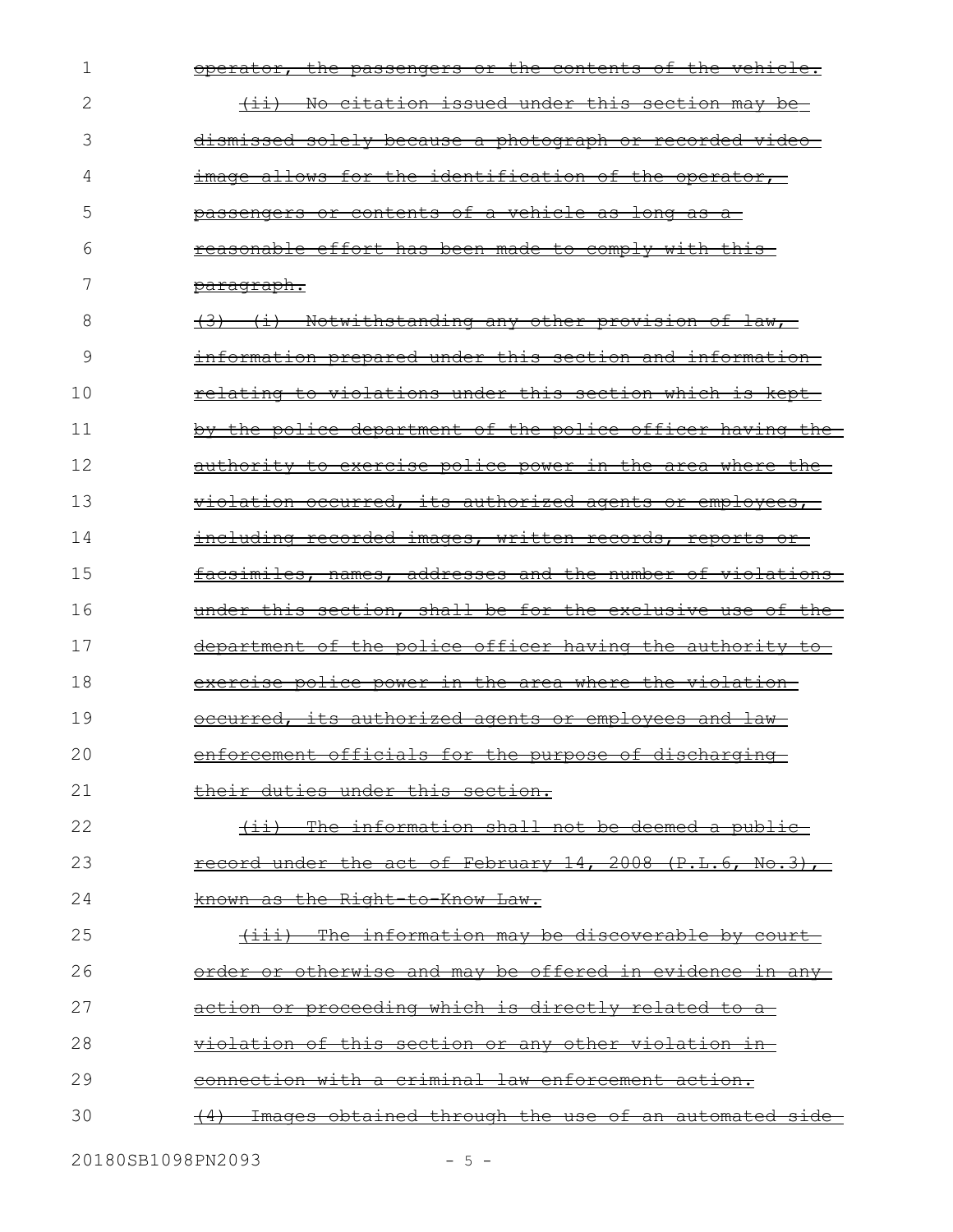| 1  | stop signal arm enforcement system shall be destroyed within-                       |
|----|-------------------------------------------------------------------------------------|
| 2  | <u>one year of final disposition of the recorded event. The </u>                    |
| 3  | <u>vendor of an automated side stop signal arm enforcement-</u>                     |
| 4  | system shall notify the school district by written notice in-                       |
| 5  | accordance with this section that the records have been-                            |
| 6  | <del>destroyed.</del>                                                               |
| 7  | Notwithstanding any other provision of law,                                         |
| 8  | registered vehicle owner information obtained as a result of                        |
| 9  | the operation of an automated side stop signal arm-                                 |
| 10 | enforcement system shall not be the property of the-                                |
| 11 | manufacturer or vendor of the system and may not be used for-                       |
| 12 | any purpose other than prescribed in this section.                                  |
| 13 | $\leftarrow$ + $\leftarrow$ Approval.                                               |
| 14 | (1) A school district may enter into an agreement with<br>$\frac{}{\mathrm{a}^{-}}$ |
| 15 | private vendor or manufacturer to provide an automated side                         |
| 16 | stop signal arm enforcement system on each bus within its                           |
| 17 | <u>fleet, whether owned or leased, up to and including the </u>                     |
| 18 | installation, operation and maintenance of the systems.                             |
| 19 | Except as otherwise provided, an agreement under-                                   |
| 20 | this section shall take effect in a school district by yote                         |
| 21 | of the board of school directors. The meeting to consider-                          |
| 22 | approval of an automated side stop signal arm enforcement                           |
| 23 | system shall be properly noticed under 65 Pa.C.S. Ch. 7                             |
| 24 | <u>(relating to open meetings).</u>                                                 |
| 25 | (g) Duty of manufacturer or vendor. A manufacturer or                               |
| 26 | <u>vendor of automated side stop signal arm enforcement systems</u>                 |
| 27 | <del>shall</del>                                                                    |
| 28 | submit the following information to the police department                           |
| 29 | with primary jurisdiction over the area where a violation of                        |
| 30 | this section occurred:                                                              |
|    |                                                                                     |

20180SB1098PN2093 - 6 -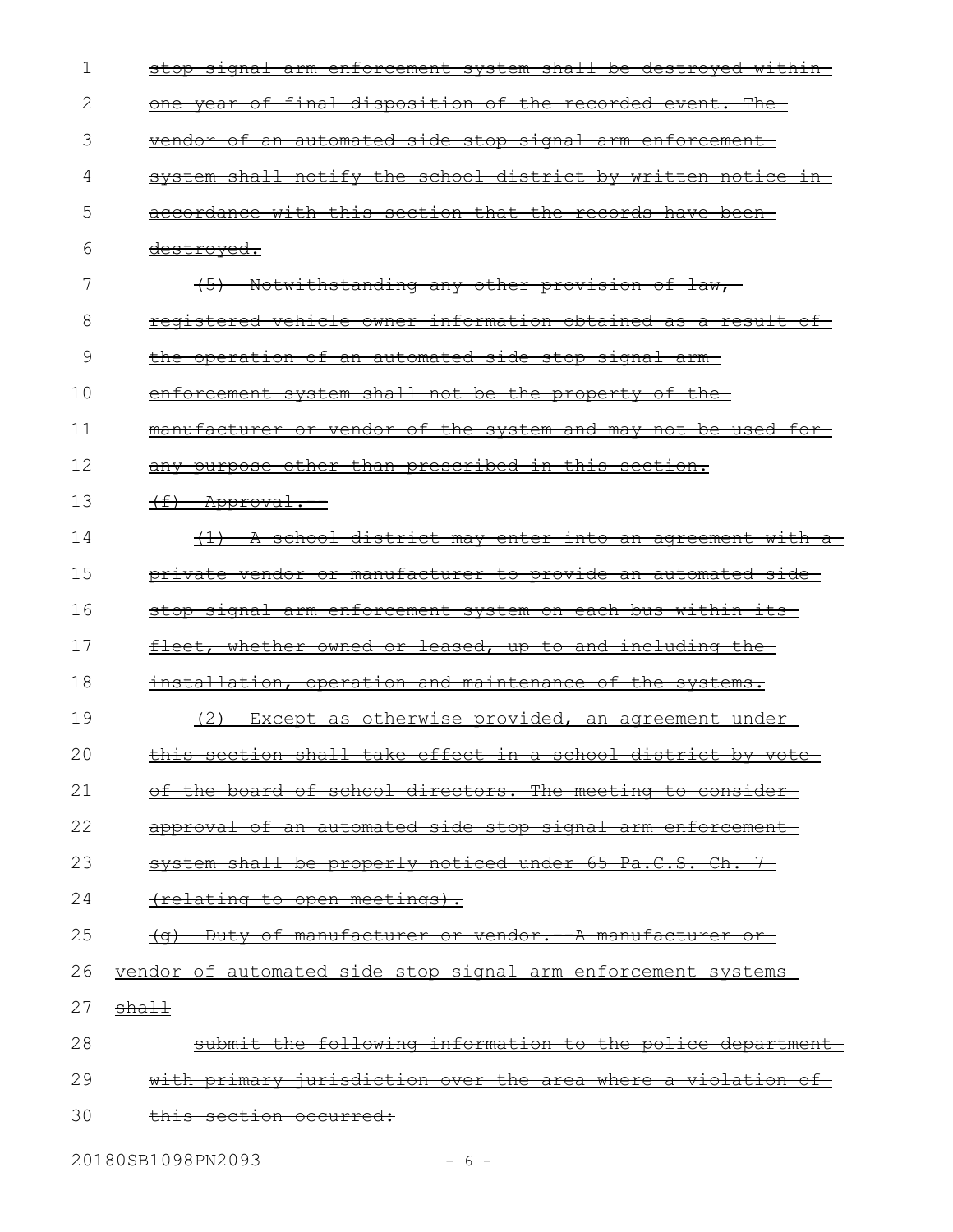| 2<br>(2) The license plate number and state of issuance of<br>3<br>the motor vehicle.<br>(3) The date, time and place of the alleged violation.<br>4<br>5<br><u>(h) Compensation to manufacturer or vendor. The </u><br>6<br>7<br>number of citations issued. The compensation paid to the<br>8<br>9<br>10<br><u>value of the equipment and services provided or rendered in-</u><br>11<br>support of the automated side stop signal arm enforcement<br>12<br>svstem.<br>13<br>(i) Enforcement. Upon receipt of notice of conviction of<br>14<br>the violation, the department shall suspend the operating<br>15<br>16<br>17<br>record as provided under section 1535(a).<br>18<br>19<br>Grant Program Fund is established as a restricted receipts-<br>20<br>account in the Motor License Fund. Fifty percent of the fines<br>21<br><u>collected under subsection (c)(1) and deposited in accordance</u><br>22<br>with 42 Pa.C.S. § 3571 shall be deposited into the fund and<br>23<br>shall be used by the department to implement the School Bus-<br>24<br><u>Safety Grant Program, which is established to promote and</u><br>25<br><u>increase school bus safety education and training throughout-</u><br>26<br>27<br>28<br>administrative costs arising from the administration of this<br>29<br>section out of the fines deposited into the fund. Independent<br>30 | 1 | (1) A copy of the recorded image showing the vehicle.                    |
|-----------------------------------------------------------------------------------------------------------------------------------------------------------------------------------------------------------------------------------------------------------------------------------------------------------------------------------------------------------------------------------------------------------------------------------------------------------------------------------------------------------------------------------------------------------------------------------------------------------------------------------------------------------------------------------------------------------------------------------------------------------------------------------------------------------------------------------------------------------------------------------------------------------------------------------------------------------------------------------------------------------------------------------------------------------------------------------------------------------------------------------------------------------------------------------------------------------------------------------------------------------------------------------------------------------------------------------------------------------------------------|---|--------------------------------------------------------------------------|
|                                                                                                                                                                                                                                                                                                                                                                                                                                                                                                                                                                                                                                                                                                                                                                                                                                                                                                                                                                                                                                                                                                                                                                                                                                                                                                                                                                             |   |                                                                          |
|                                                                                                                                                                                                                                                                                                                                                                                                                                                                                                                                                                                                                                                                                                                                                                                                                                                                                                                                                                                                                                                                                                                                                                                                                                                                                                                                                                             |   |                                                                          |
|                                                                                                                                                                                                                                                                                                                                                                                                                                                                                                                                                                                                                                                                                                                                                                                                                                                                                                                                                                                                                                                                                                                                                                                                                                                                                                                                                                             |   |                                                                          |
|                                                                                                                                                                                                                                                                                                                                                                                                                                                                                                                                                                                                                                                                                                                                                                                                                                                                                                                                                                                                                                                                                                                                                                                                                                                                                                                                                                             |   |                                                                          |
|                                                                                                                                                                                                                                                                                                                                                                                                                                                                                                                                                                                                                                                                                                                                                                                                                                                                                                                                                                                                                                                                                                                                                                                                                                                                                                                                                                             |   | <u>compensation paid to the manufacturer or vendor of the automated-</u> |
|                                                                                                                                                                                                                                                                                                                                                                                                                                                                                                                                                                                                                                                                                                                                                                                                                                                                                                                                                                                                                                                                                                                                                                                                                                                                                                                                                                             |   | side stop signal arm enforcement system may not be based on the          |
|                                                                                                                                                                                                                                                                                                                                                                                                                                                                                                                                                                                                                                                                                                                                                                                                                                                                                                                                                                                                                                                                                                                                                                                                                                                                                                                                                                             |   |                                                                          |
|                                                                                                                                                                                                                                                                                                                                                                                                                                                                                                                                                                                                                                                                                                                                                                                                                                                                                                                                                                                                                                                                                                                                                                                                                                                                                                                                                                             |   | manufacturer or vendor of the equipment shall be based upon the          |
|                                                                                                                                                                                                                                                                                                                                                                                                                                                                                                                                                                                                                                                                                                                                                                                                                                                                                                                                                                                                                                                                                                                                                                                                                                                                                                                                                                             |   |                                                                          |
|                                                                                                                                                                                                                                                                                                                                                                                                                                                                                                                                                                                                                                                                                                                                                                                                                                                                                                                                                                                                                                                                                                                                                                                                                                                                                                                                                                             |   |                                                                          |
|                                                                                                                                                                                                                                                                                                                                                                                                                                                                                                                                                                                                                                                                                                                                                                                                                                                                                                                                                                                                                                                                                                                                                                                                                                                                                                                                                                             |   |                                                                          |
|                                                                                                                                                                                                                                                                                                                                                                                                                                                                                                                                                                                                                                                                                                                                                                                                                                                                                                                                                                                                                                                                                                                                                                                                                                                                                                                                                                             |   |                                                                          |
|                                                                                                                                                                                                                                                                                                                                                                                                                                                                                                                                                                                                                                                                                                                                                                                                                                                                                                                                                                                                                                                                                                                                                                                                                                                                                                                                                                             |   |                                                                          |
|                                                                                                                                                                                                                                                                                                                                                                                                                                                                                                                                                                                                                                                                                                                                                                                                                                                                                                                                                                                                                                                                                                                                                                                                                                                                                                                                                                             |   | privileges of the person determined to have responsibility for           |
|                                                                                                                                                                                                                                                                                                                                                                                                                                                                                                                                                                                                                                                                                                                                                                                                                                                                                                                                                                                                                                                                                                                                                                                                                                                                                                                                                                             |   | the violation of this section and assess points to the driving           |
|                                                                                                                                                                                                                                                                                                                                                                                                                                                                                                                                                                                                                                                                                                                                                                                                                                                                                                                                                                                                                                                                                                                                                                                                                                                                                                                                                                             |   |                                                                          |
|                                                                                                                                                                                                                                                                                                                                                                                                                                                                                                                                                                                                                                                                                                                                                                                                                                                                                                                                                                                                                                                                                                                                                                                                                                                                                                                                                                             |   | (i) School Bus Safety Grant Program. The School Bus Safety               |
|                                                                                                                                                                                                                                                                                                                                                                                                                                                                                                                                                                                                                                                                                                                                                                                                                                                                                                                                                                                                                                                                                                                                                                                                                                                                                                                                                                             |   |                                                                          |
|                                                                                                                                                                                                                                                                                                                                                                                                                                                                                                                                                                                                                                                                                                                                                                                                                                                                                                                                                                                                                                                                                                                                                                                                                                                                                                                                                                             |   |                                                                          |
|                                                                                                                                                                                                                                                                                                                                                                                                                                                                                                                                                                                                                                                                                                                                                                                                                                                                                                                                                                                                                                                                                                                                                                                                                                                                                                                                                                             |   |                                                                          |
|                                                                                                                                                                                                                                                                                                                                                                                                                                                                                                                                                                                                                                                                                                                                                                                                                                                                                                                                                                                                                                                                                                                                                                                                                                                                                                                                                                             |   |                                                                          |
|                                                                                                                                                                                                                                                                                                                                                                                                                                                                                                                                                                                                                                                                                                                                                                                                                                                                                                                                                                                                                                                                                                                                                                                                                                                                                                                                                                             |   |                                                                          |
|                                                                                                                                                                                                                                                                                                                                                                                                                                                                                                                                                                                                                                                                                                                                                                                                                                                                                                                                                                                                                                                                                                                                                                                                                                                                                                                                                                             |   |                                                                          |
|                                                                                                                                                                                                                                                                                                                                                                                                                                                                                                                                                                                                                                                                                                                                                                                                                                                                                                                                                                                                                                                                                                                                                                                                                                                                                                                                                                             |   |                                                                          |
|                                                                                                                                                                                                                                                                                                                                                                                                                                                                                                                                                                                                                                                                                                                                                                                                                                                                                                                                                                                                                                                                                                                                                                                                                                                                                                                                                                             |   | this Commonwealth. The department shall award school bus safety          |
|                                                                                                                                                                                                                                                                                                                                                                                                                                                                                                                                                                                                                                                                                                                                                                                                                                                                                                                                                                                                                                                                                                                                                                                                                                                                                                                                                                             |   | grants on a competitive basis. The department may pay any actual         |
|                                                                                                                                                                                                                                                                                                                                                                                                                                                                                                                                                                                                                                                                                                                                                                                                                                                                                                                                                                                                                                                                                                                                                                                                                                                                                                                                                                             |   |                                                                          |
|                                                                                                                                                                                                                                                                                                                                                                                                                                                                                                                                                                                                                                                                                                                                                                                                                                                                                                                                                                                                                                                                                                                                                                                                                                                                                                                                                                             |   |                                                                          |
|                                                                                                                                                                                                                                                                                                                                                                                                                                                                                                                                                                                                                                                                                                                                                                                                                                                                                                                                                                                                                                                                                                                                                                                                                                                                                                                                                                             |   | school bus contractors and school districts are eligible for the         |

20180SB1098PN2093 - 7 -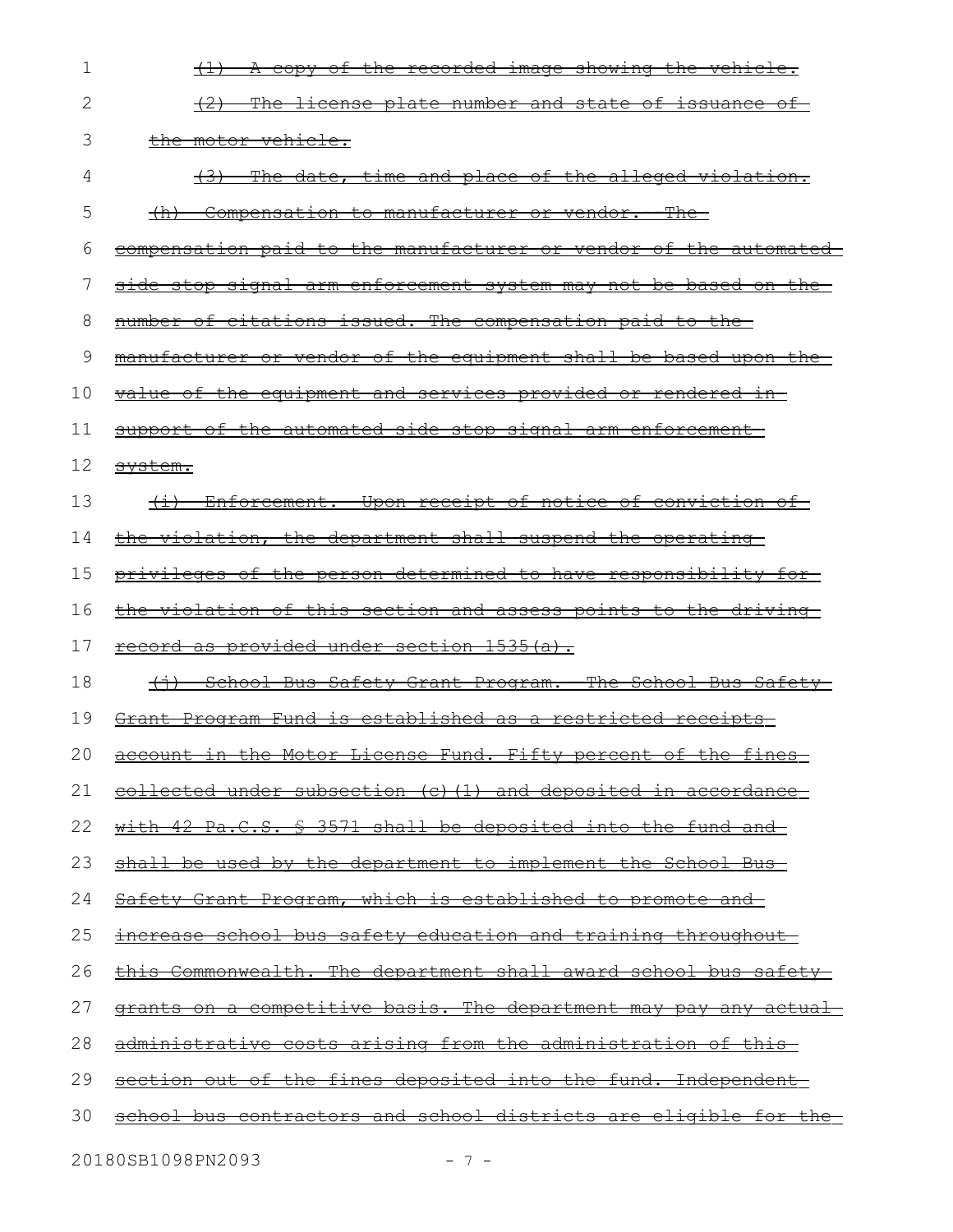| 1  | grant. The department shall develop a uniform application-              |
|----|-------------------------------------------------------------------------|
| 2  | process and requlations to administer the grant program.                |
| 3  | Contracted companies.<br>$+x$                                           |
| 4  | <u>No contracted company that provides school</u>                       |
| 5  | transportation shall be liable if an automated side stop-               |
| 6  | <u>signal arm enforcement system is vandalized or otherwise-</u>        |
| 7  | malfunctions.                                                           |
| 8  | Nothing in this section shall be construed to                           |
| 9  | require a contracted company that provides school-                      |
| 10 | transportation to take a bus out of service due to a-                   |
| 11 | nonfunctioning automated side stop signal arm enforcement-              |
| 12 | system, except that a contracted company shall allow the                |
| 13 | manufacturer or vendor of the automated side stop signal arm-           |
| 14 | enforcement system access to the bus when the bus is not in-            |
| 15 | service at a time mutually agreeable to the contractor and              |
| 16 | <del>vendor.</del>                                                      |
| 17 | (3) Independent school bus contractors shall not be held                |
| 18 | <u>responsible for costs associated with the automated side stop-</u>   |
| 19 | signal arm enforcement system, including, but not limited to,           |
| 20 | installation, maintenance, repair, replacement or removal of            |
| 21 | <u>the system.</u>                                                      |
| 22 | <u>(1) Definitions. As used in this section, the following-</u>         |
| 23 | words and phrases shall have the meanings given to them in this-        |
| 24 | subsection unless the context clearly indicates otherwise:              |
| 25 | "Automated side stop signal arm enforcement system" or                  |
| 26 | <u>"system." A camera system with two or more camera sensors and-</u>   |
| 27 | <u>computers that produce recorded video and two or more film or-</u>   |
| 28 | <u>digital photographic still images of a motor vehicle being used-</u> |
| 29 | or operated in a manner that violates section 3345(a).                  |
| 30 | "Manufacturer" or "vendor." A company that creates, owns or             |
|    |                                                                         |

20180SB1098PN2093 - 8 -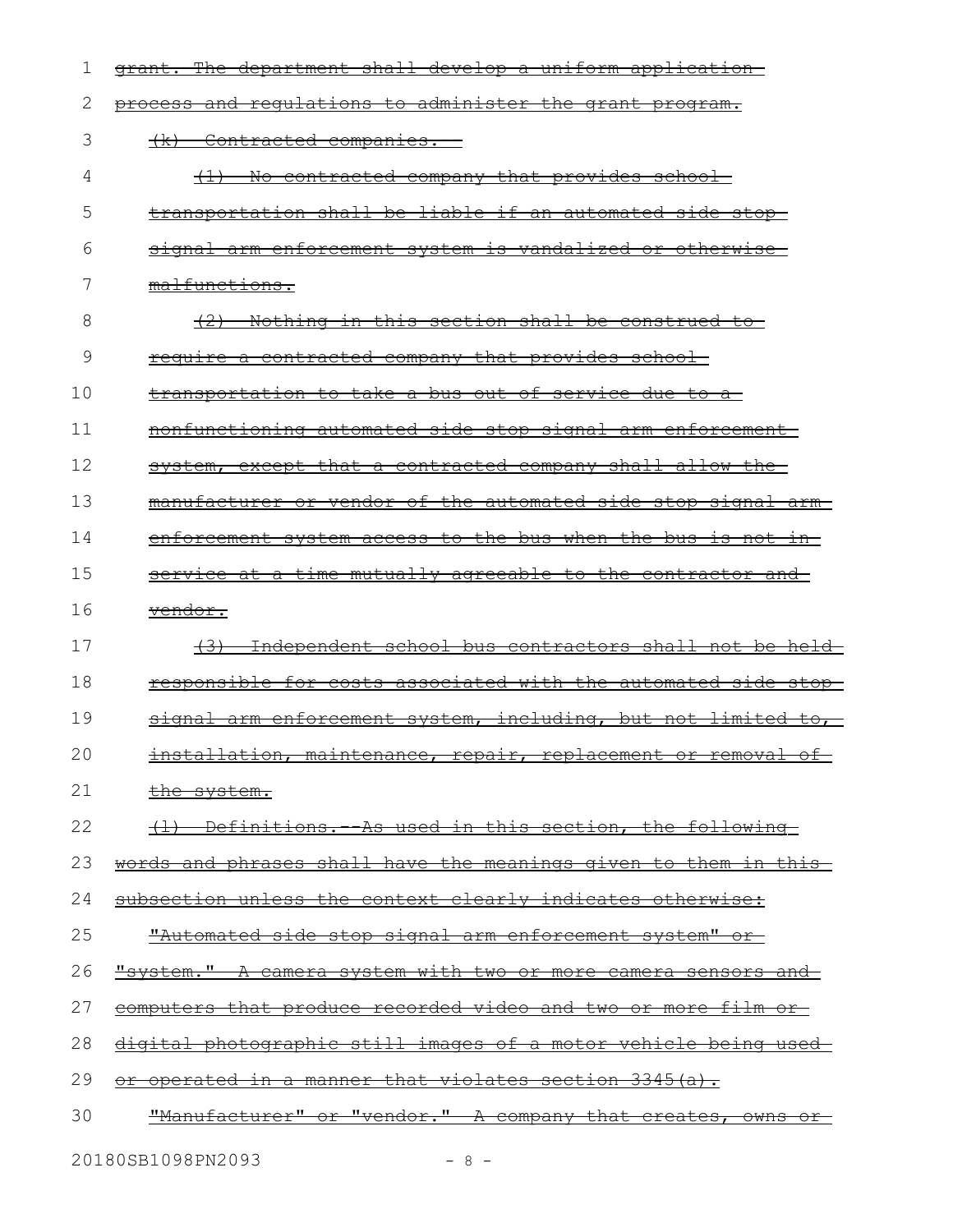has a license or permission to sell, lease or distribute an automated side stop signal arm enforcement system. "Pupil transportation." The transport of resident pupils of a school district to and from preprimary, primary or secondary schools and students to or from public, private or parochial schools. The term does not include transportation for field trips. "Side stop signal arms." As described in section 4552(b.1) (relating to general requirements for school buses). Section 2. This act shall take effect in 60 days. SECTION 1. SECTION 3345(A.1)(1) AND (J) OF TITLE 75 OF THE **<--** PENNSYLVANIA CONSOLIDATED STATUTES ARE AMENDED TO READ: § 3345. MEETING OR OVERTAKING SCHOOL BUS. 13 \* \* \* (A.1) REPORTS BY SCHOOL BUS OPERATORS.-- (1) THE OPERATOR OF A SCHOOL BUS WHO OBSERVES A VIOLATION OF SUBSECTION (A) MAY PREPARE A SIGNED, WRITTEN REPORT WHICH INDICATES THAT A VIOLATION HAS OCCURRED. TO THE EXTENT POSSIBLE, THE REPORT SHALL INCLUDE THE FOLLOWING INFORMATION: (I) INFORMATION, IF ANY, PERTAINING TO THE IDENTITY OF THE ALLEGED VIOLATOR. (II) THE LICENSE NUMBER AND COLOR OF THE VEHICLE INVOLVED IN THE VIOLATION. (III) THE TIME AND APPROXIMATE LOCATION AT WHICH THE VIOLATION OCCURRED. (IV) IDENTIFICATION OF THE VEHICLE AS AN AUTOMOBILE, STATION WAGON, MOTOR TRUCK, MOTOR BUS, MOTORCYCLE OR OTHER TYPE OF VEHICLE. (V) WHETHER THE SCHOOL BUS IS EQUIPPED WITH A SIDE 1 2 3 4 5 6 7 8 9 10 11 12 14 15 16 17 18 19 20 21 22 23 24 25 26 27 28 29 30

20180SB1098PN2093 - 9 -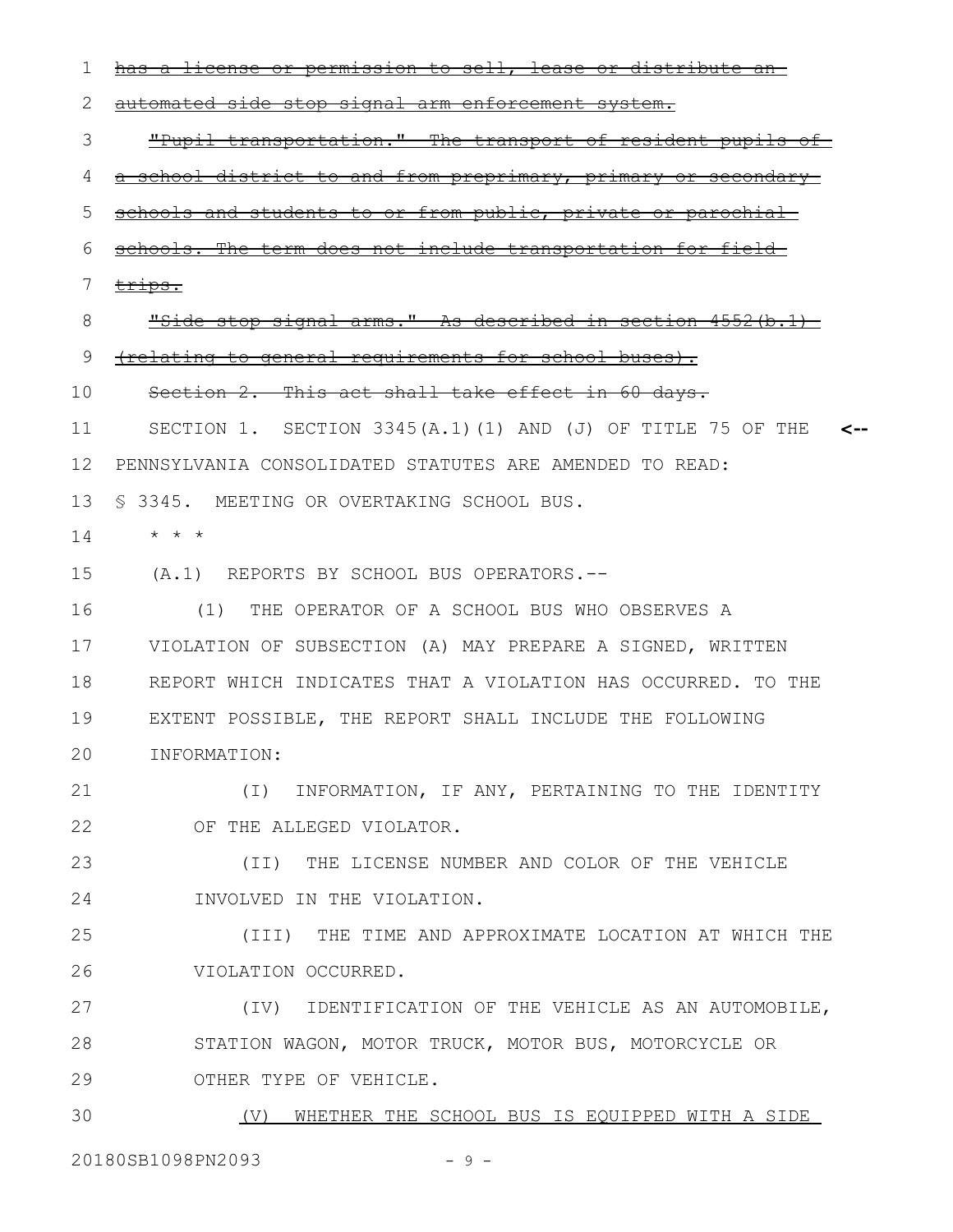| 1  | STOP SIGNAL ARM ENFORCEMENT SYSTEM UNDER SECTION 3345.1          |
|----|------------------------------------------------------------------|
| 2  | (RELATING TO ENFORCEMENT OF FAILURE TO STOP FOR SCHOOL           |
| 3  | BUS WITH FLASHING RED LIGHTS).                                   |
| 4  | $\star$ $\star$ $\star$                                          |
| 5  | PENALTY.--A PERSON WHO VIOLATES SUBSECTION (A) OR (F.1)<br>(T)   |
| 6  | COMMITS A SUMMARY OFFENSE AND SHALL, UPON CONVICTION, BE         |
| 7  | SENTENCED TO PAY A FINE OF \$250[.] AND A \$35 SURCHARGE. THE    |
| 8  | SURCHARGE SHALL BE DEPOSITED INTO THE SCHOOL BUS SAFETY GRANT    |
| 9  | PROGRAM FUND.                                                    |
| 10 | SECTION 2. TITLE 75 IS AMENDED BY ADDING A SECTION TO READ:      |
| 11 | \$ 3345.1. ENFORCEMENT OF FAILURE TO STOP FOR SCHOOL BUS WITH    |
| 12 | FLASHING RED LIGHTS.                                             |
| 13 | (A) GENERAL RULE.--A SCHOOL DISTRICT MAY INSTALL AND OPERATE     |
| 14 | A SIDE STOP SIGNAL ARM ENFORCEMENT SYSTEM FOR THE PURPOSE OF     |
| 15 | ENFORCING THE PROVISIONS OF SECTION 3345 (RELATING TO MEETING OR |
| 16 | OVERTAKING SCHOOL BUS) AS REPORTED UNDER SECTION 3345 (A.1).     |
| 17 | (B) APPLICABILITY.--                                             |
| 18 | (1) EXCEPT AS PROVIDED IN PARAGRAPH (2), THIS SECTION            |
| 19 | SHALL APPLY TO A DRIVER OF A MOTOR VEHICLE MEETING OR            |
| 20 | OVERTAKING A SCHOOL BUS STOPPED ON A HIGHWAY OR TRAFFICWAY       |
| 21 | WHEN THE RED SIGNAL LIGHTS ON THE SCHOOL BUS ARE FLASHING AND    |
| 22 | THE SIDE STOP SIGNAL ARMS ARE ACTIVATED AS DESCRIBED IN          |
| 23 | SECTION 3345.                                                    |
| 24 | (2)<br>NOTHING IN THIS SECTION SHALL SUPERSEDE THE               |
| 25 | PROVISIONS OF:                                                   |
| 26 | SECTION 3105(H) (RELATING TO DRIVERS OF<br>(T)                   |
| 27 | EMERGENCY VEHICLES).                                             |
| 28 | SECTION 3345 (C) OR (D).<br>(II)                                 |
| 29 | LIABILITY.--FOR EACH VIOLATION OF SECTION 3345 ENFORCED<br>(C)   |
| 30 | UNDER THIS SECTION, THE DRIVER OF THE MOTOR VEHICLE SHALL BE     |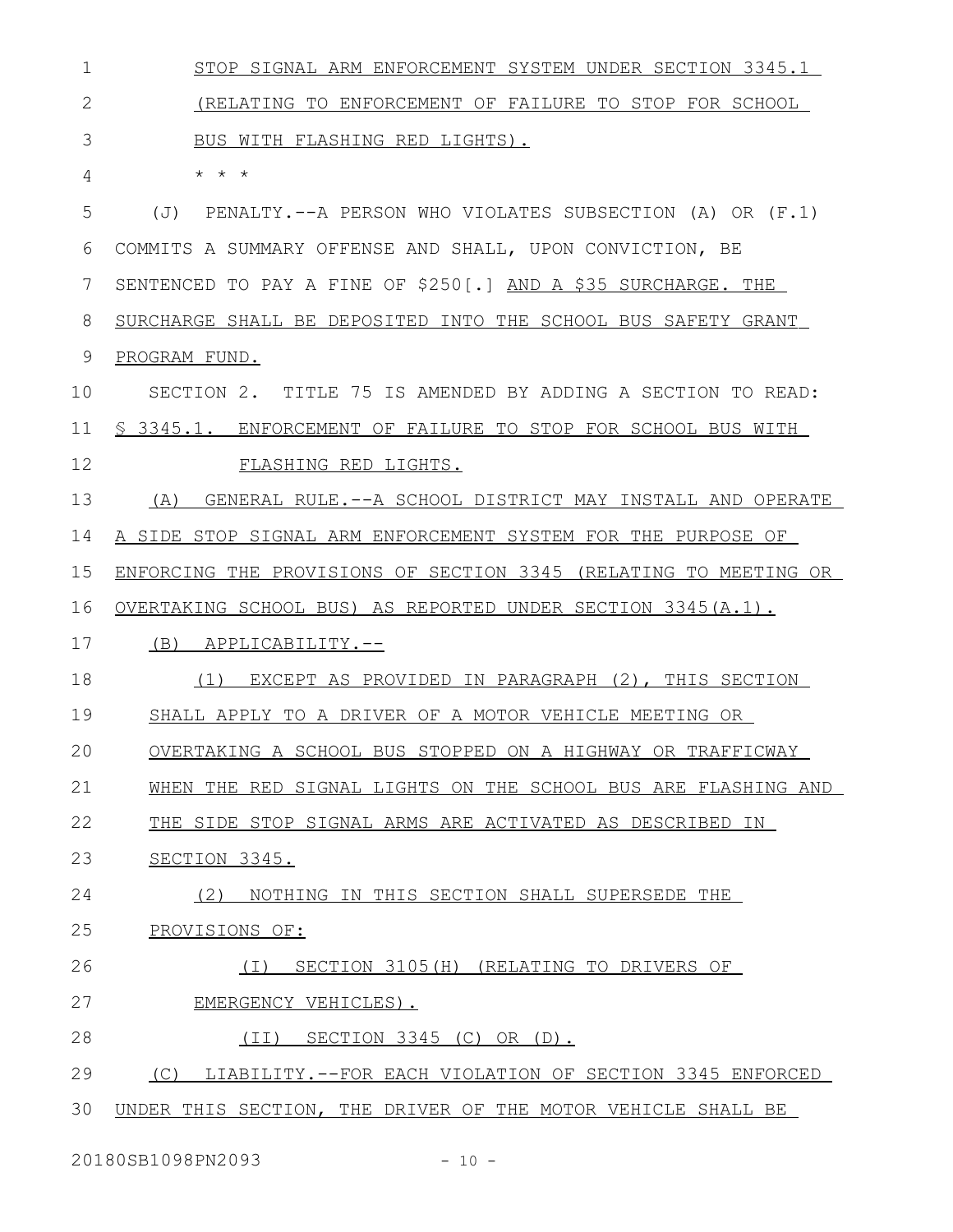1 LIABLE AS FOLLOWS:

| $\overline{2}$ | THE PENALTY FOR THE VIOLATION SHALL BE AS PROVIDED<br>(1)        |
|----------------|------------------------------------------------------------------|
| 3              | IN SECTIONS 1535(A) (RELATING TO SCHEDULE OF CONVICTIONS AND     |
| 4              | POINTS) AND 3345.                                                |
| 5              | $(2)$ (RESERVED).                                                |
| 6              | CERTIFICATE AS EVIDENCE.--A CERTIFICATE, OR A FACSIMILE<br>(D)   |
| 7              | OF A CERTIFICATE, BASED UPON INSPECTION OF RECORDED IMAGES       |
| 8              | PRODUCED BY A SIDE STOP SIGNAL ARM ENFORCEMENT SYSTEM AND SWORN  |
| 9              | TO OR AFFIRMED BY A POLICE OFFICER SHALL BE PRIMA FACIE EVIDENCE |
| 10             | OF THE FACTS CONTAINED IN IT. THE SCHOOL DISTRICT OR THE         |
| 11             | CONTRACTED COMPANY THAT PROVIDES PUPIL TRANSPORTATION MUST       |
| 12             | INCLUDE WRITTEN DOCUMENTATION THAT THE SIDE STOP SIGNAL ARM      |
| 13             | ENFORCEMENT SYSTEM WAS OPERATING CORRECTLY AT THE TIME OF THE    |
| 14             | ALLEGED VIOLATION. A RECORDED IMAGE EVIDENCING A VIOLATION OF    |
| 15             | SECTION 3345 SHALL BE ADMISSIBLE IN ANY JUDICIAL OR              |
| 16             | ADMINISTRATIVE PROCEEDING TO ADJUDICATE THE LIABILITY FOR THE    |
| 17             | VIOLATION.                                                       |
| 18             | LIMITATIONS.--<br>(E)                                            |
| 19             | (1)<br>NOTWITHSTANDING ANY OTHER PROVISION OF LAW,<br>( I )      |
| 20             | EOUIPMENT DEPLOYED AS PART OF A SIDE STOP SIGNAL ARM             |
| 21             | ENFORCEMENT SYSTEM AS PROVIDED UNDER THIS SECTION MUST BE        |
| 22             | INCAPABLE OF AUTOMATED OR USER-CONTROLLED REMOTE                 |
| 23             | INTERSECTION SURVEILLANCE BY MEANS OF RECORDED VIDEO             |
| 24             | IMAGES.                                                          |
| 25             | (II) RECORDED IMAGES COLLECTED AS PART OF THE SIDE               |
| 26             | STOP SIGNAL ARM ENFORCEMENT SYSTEM MAY ONLY RECORD               |
| 27             | VIOLATIONS OF SECTION 3345 AND MAY NOT BE USED FOR ANY           |
| 28             | OTHER SURVEILLANCE PURPOSES.                                     |
| 29             | (III)<br>RESTRICTIONS UNDER THIS PARAGRAPH SHALL NOT BE          |
| 30             | DEEMED TO PRECLUDE A COURT OF COMPETENT JURISDICTION FROM        |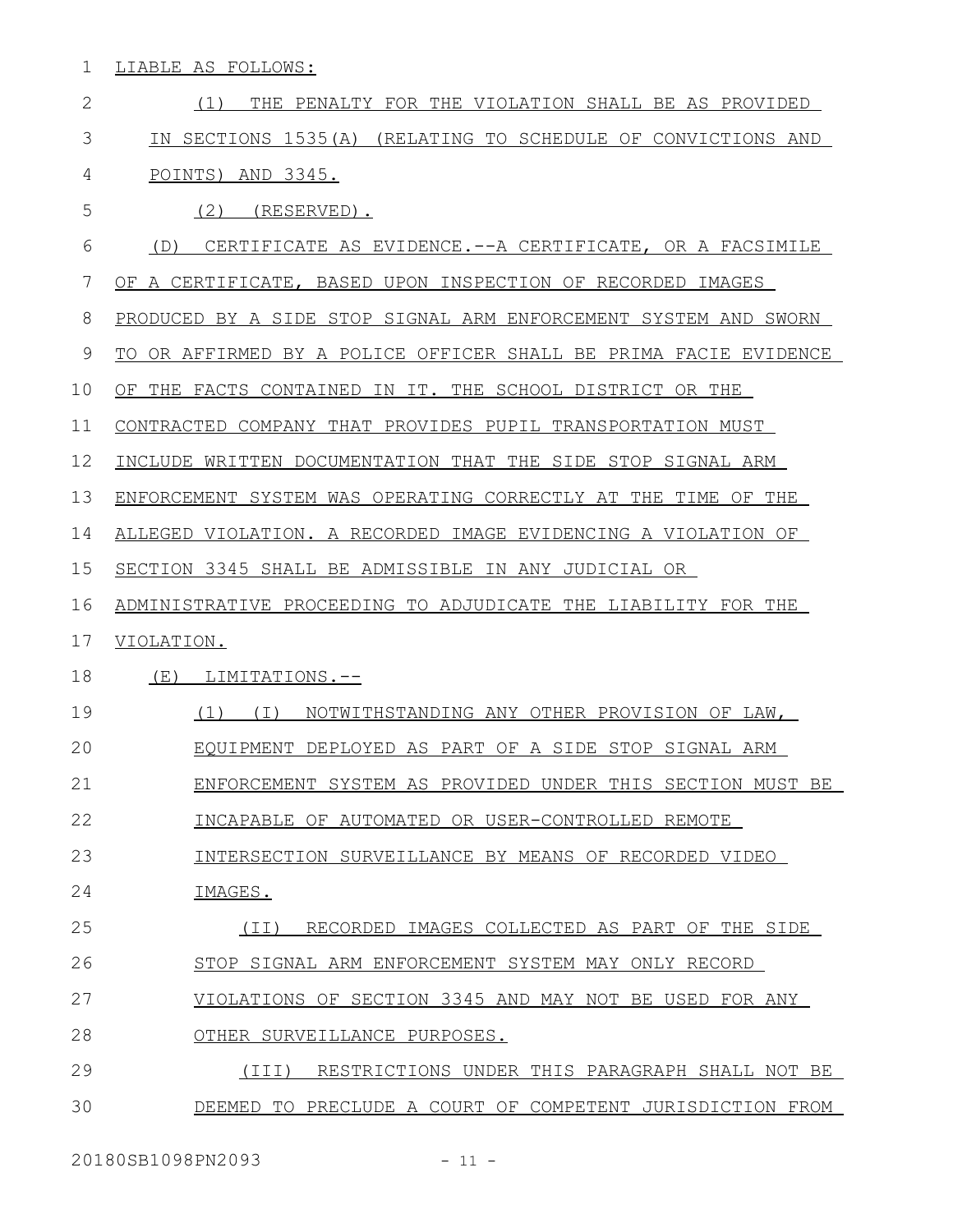ISSUING AN ORDER DIRECTING THAT THE INFORMATION BE PROVIDED TO LAW ENFORCEMENT OFFICIALS IF THE INFORMATION IS REASONABLY DESCRIBED AND IS REQUESTED SOLELY IN CONNECTION WITH A CRIMINAL LAW ENFORCEMENT ACTION. (2) (I) NOTWITHSTANDING ANY OTHER PROVISION OF LAW, INFORMATION PREPARED UNDER THIS SECTION AND INFORMATION RELATING TO VIOLATIONS OF SECTION 3345 ENFORCED UNDER THIS SECTION WHICH IS KEPT BY THE POLICE DEPARTMENT OF THE POLICE OFFICER HAVING THE AUTHORITY TO EXERCISE POLICE POWER IN THE AREA WHERE THE VIOLATION OCCURRED, ITS AUTHORIZED AGENTS OR EMPLOYEES, INCLUDING RECORDED IMAGES, WRITTEN RECORDS, REPORTS OR FACSIMILES, NAMES, ADDRESSES AND THE NUMBER OF VIOLATIONS UNDER THIS SECTION, SHALL BE FOR THE EXCLUSIVE USE OF THE DEPARTMENT OF THE POLICE OFFICER HAVING THE AUTHORITY TO EXERCISE POLICE POWER IN THE AREA WHERE THE VIOLATION OCCURRED, ITS AUTHORIZED AGENTS OR EMPLOYEES AND LAW ENFORCEMENT OFFICIALS FOR THE PURPOSE OF DISCHARGING THEIR DUTIES UNDER THIS SECTION. (II) THE INFORMATION SHALL NOT BE DEEMED A PUBLIC RECORD UNDER THE ACT OF FEBRUARY 14, 2008 (P.L.6, NO.3), KNOWN AS THE RIGHT-TO-KNOW LAW. (III) THE INFORMATION MAY BE DISCOVERABLE BY COURT ORDER OR OTHERWISE AND MAY BE OFFERED IN EVIDENCE IN ANY ACTION OR PROCEEDING WHICH IS DIRECTLY RELATED TO A VIOLATION OF SECTION 3345 ENFORCED UNDER THIS SECTION OR ANY OTHER VIOLATION IN CONNECTION WITH A CRIMINAL LAW ENFORCEMENT ACTION. (3) IMAGES OBTAINED THROUGH THE USE OF A SIDE STOP SIGNAL ARM ENFORCEMENT SYSTEM SHALL BE DESTROYED WITHIN ONE 1 2 3 4 5 6 7 8 9 10 11 12 13 14 15 16 17 18 19  $20$ 21 22 23 24 25 26 27 28 29 30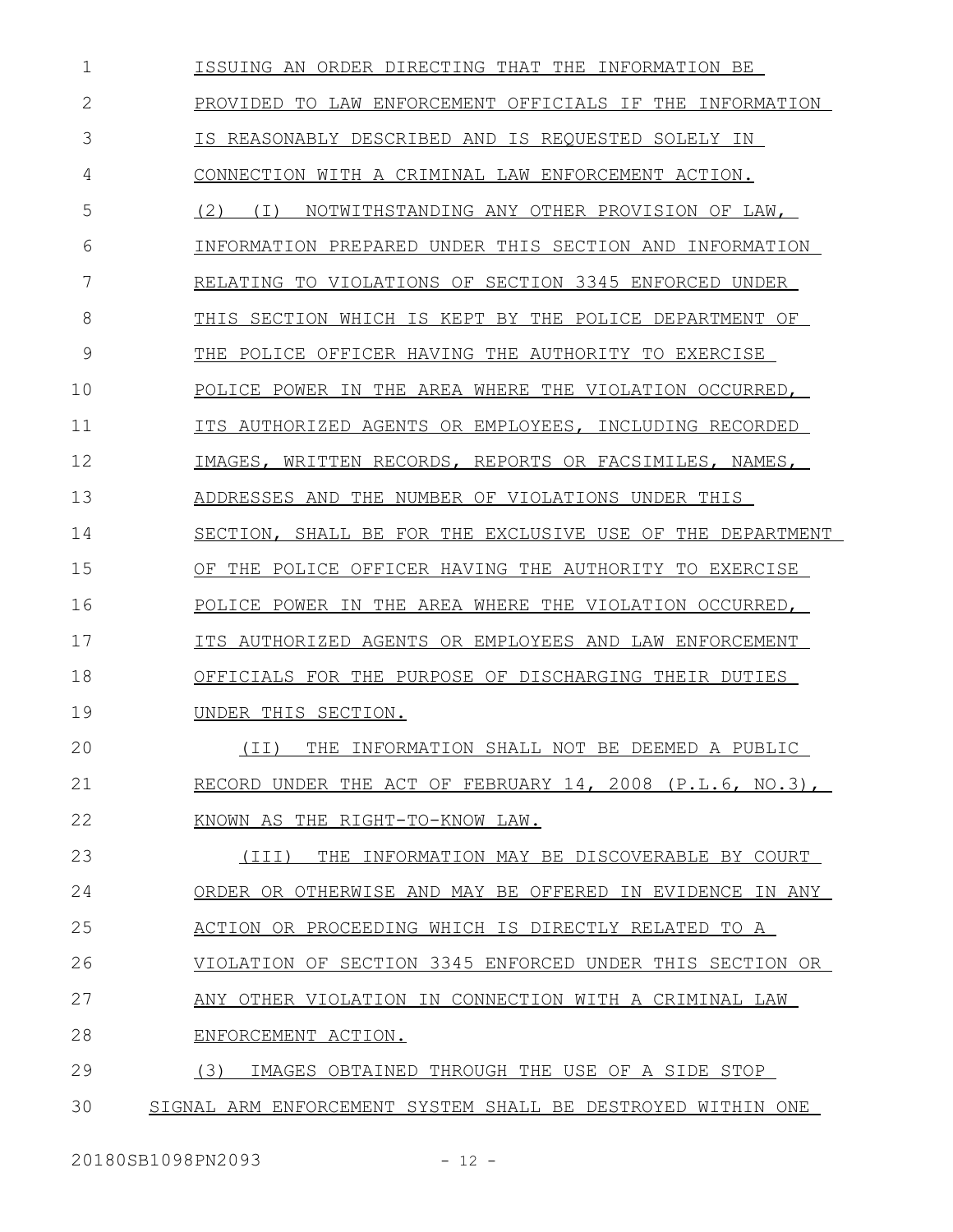| 1  | YEAR OF FINAL DISPOSITION OF THE RECORDED EVENT. THE VENDOR    |
|----|----------------------------------------------------------------|
| 2  | OF A SIDE STOP SIGNAL ARM ENFORCEMENT SYSTEM SHALL NOTIFY THE  |
| 3  | SCHOOL DISTRICT BY WRITTEN NOTICE IN ACCORDANCE WITH THIS      |
| 4  | SECTION THAT THE RECORDS HAVE BEEN DESTROYED.                  |
| 5  | NOTWITHSTANDING ANY OTHER PROVISION OF LAW,<br>(4)             |
| 6  | REGISTERED VEHICLE OWNER INFORMATION OBTAINED AS A RESULT OF   |
| 7  | THE OPERATION OF A SIDE STOP SIGNAL ARM ENFORCEMENT SYSTEM     |
| 8  | SHALL NOT BE THE PROPERTY OF THE MANUFACTURER OR VENDOR OF     |
| 9  | THE SYSTEM AND MAY NOT BE USED FOR ANY PURPOSE OTHER THAN      |
| 10 | PRESCRIBED IN THIS SECTION.                                    |
| 11 | (F)<br>DEFENSES.--                                             |
| 12 | (1)<br>SHALL BE A DEFENSE TO A PROSECUTION USING A SIDE        |
| 13 | STOP SIGNAL ARM ENFORCEMENT SYSTEM FOR A VIOLATION UNDER       |
| 14 | SECTION 3345 THAT THE PERSON NAMED<br>IN THE CITATION WAS NOT  |
| 15 | OPERATING THE VEHICLE AT THE TIME OF THE VIOLATION. THE        |
| 16 | PERSON SHALL BE REOUIRED TO SUBMIT EVIDENCE TO THE COURT THAT  |
| 17 | THE PERSON WAS NOT THE DRIVER AT THE TIME OF THE ALLEGED       |
| 18 | VIOLATION.                                                     |
| 19 | (2)<br>THE PERSON NAMED IN THE CITATION SHALL NOT BE           |
| 20 | REQUIRED TO IDENTIFY THE ACTUAL DRIVER OF THE VEHICLE AT THE   |
| 21 | TIME THE VIOLATION OCCURRED.                                   |
| 22 | (3)<br>THE OWNER OF A RENTED OR LEASED MOTOR VEHICLE<br>( I )  |
| 23 | SHALL PROVIDE TO THE COURT A SWORN AFFIDAVIT SIGNED UNDER      |
| 24 | PENALTY OF PERJURY CONTAINING THE NAME AND ADDRESS OF THE      |
| 25 | PERSON WHO HAD CARE, CUSTODY OR CONTROL OF THE MOTOR           |
| 26 | VEHICLE AT THE<br>TIME OF THE ALLEGED VIOLATION.               |
| 27 | (TT)<br>THE COURT MAY MAIL OR ELECTRONICALLY TRANSFER          |
| 28 | THE<br>INFORMATION CONTAINED IN THE SWORN AFFIDAVIT TO<br>THE. |
| 29 |                                                                |
|    | POLICE DEPARTMENT WITH JURISDICTION FOR FURTHER                |

20180SB1098PN2093 - 13 -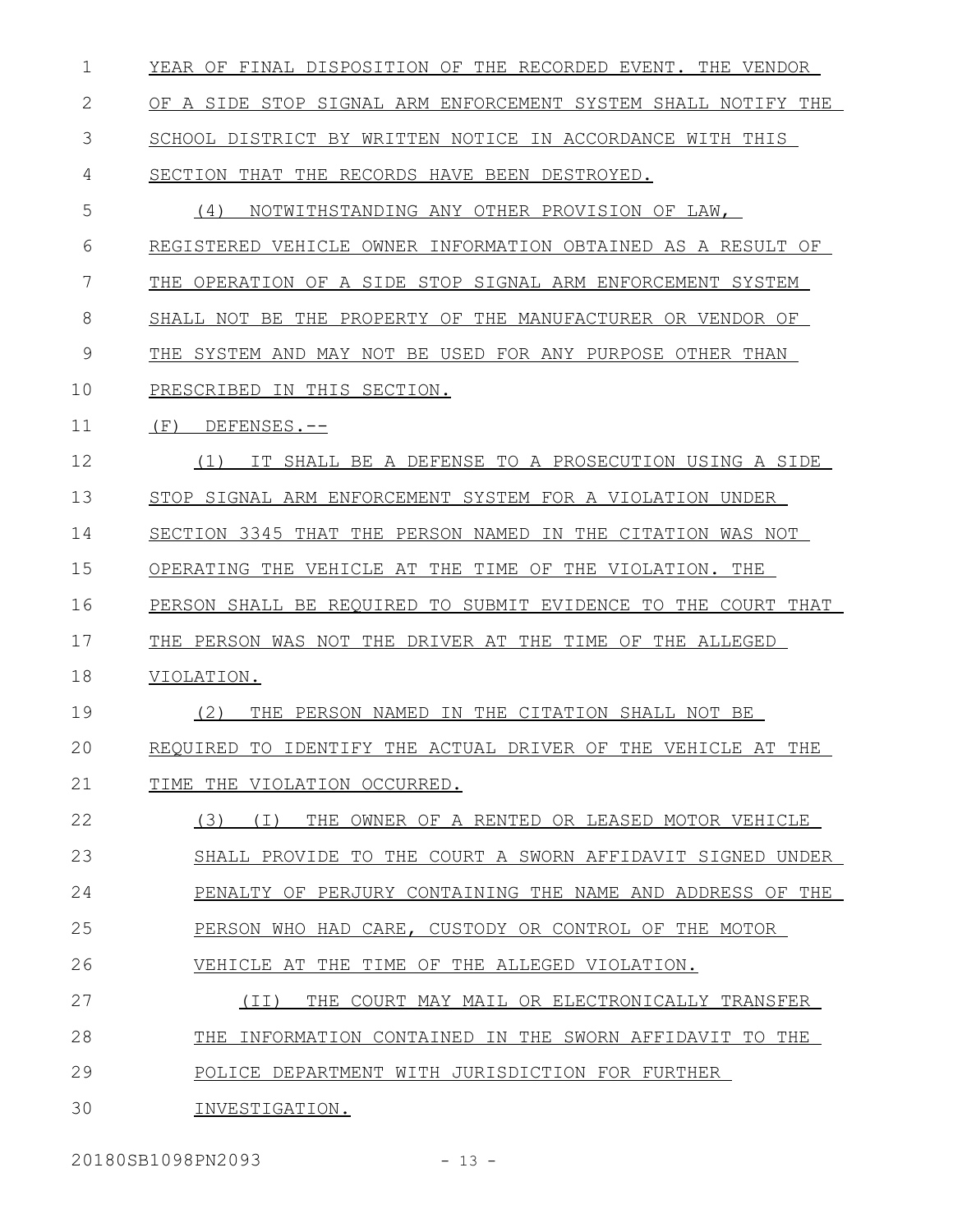| $\mathbf{1}$ | THE PERSON RECEIVES A CITATION UNDER SECTION 3345<br>(4)<br>TF. |
|--------------|-----------------------------------------------------------------|
| 2            | OF A TIME PERIOD DURING WHICH THE VEHICLE WAS REPORTED TO THE   |
| 3            | POLICE DEPARTMENT OF ANY STATE OR MUNICIPALITY AS HAVING BEEN   |
| 4            | STOLEN, IT SHALL BE A DEFENSE TO THE VIOLATION THAT THE         |
| 5            | VEHICLE HAS BEEN REPORTED TO A POLICE DEPARTMENT AS STOLEN      |
| 6            | PRIOR TO THE TIME THE VIOLATION OCCURRED AND HAS NOT BEEN       |
| 7            | RECOVERED PRIOR TO THAT TIME.                                   |
| 8            | (5)<br>IT SHALL BE A DEFENSE TO A PROSECUTION USING A SIDE      |
| 9            | STOP SIGNAL ARM ENFORCEMENT SYSTEM FOR A VIOLATION UNDER        |
| 10           | SECTION 3345 THAT THE PERSON RECEIVING THE CITATION WAS NOT     |
| 11           | THE OWNER OF THE VEHICLE AT THE TIME OF THE OFFENSE IF THE      |
| 12           | PERSON CAN PROVIDE VALID DOCUMENTATION OF NONOWNERSHIP TO THE   |
| 13           | COURT.                                                          |
| 14           | (G)<br>APPROVAL.--                                              |
| 15           | A SCHOOL DISTRICT MAY ENTER INTO AN AGREEMENT WITH A<br>(1)     |
| 16           | PRIVATE VENDOR OR MANUFACTURER TO PROVIDE A SIDE STOP SIGNAL    |
| 17           | ARM ENFORCEMENT SYSTEM ON EACH BUS WITHIN ITS FLEET, WHETHER    |
| 18           | OWNED, CONTRACTED OR LEASED, UP TO AND INCLUDING THE            |
| 19           | INSTALLATION, OPERATION AND MAINTENANCE OF THE SYSTEMS.         |
| 20           | (2) EXCEPT AS OTHERWISE PROVIDED, AN AGREEMENT UNDER            |
| 21           | THIS SECTION SHALL TAKE EFFECT IN A SCHOOL DISTRICT BY VOTE     |
| 22           | OF THE BOARD OF SCHOOL DIRECTORS. THE MEETING TO CONSIDER       |
| 23           | APPROVAL OF A SIDE STOP SIGNAL ARM ENFORCEMENT SYSTEM SHALL     |
| 24           | BE PROPERLY NOTICED UNDER 65 PA.C.S. CH. 7 (RELATING TO OPEN    |
| 25           | MEETINGS).                                                      |
| 26           | (H)<br>DUTY OF MANUFACTURER OR VENDOR.--A MANUFACTURER OR       |
| 27           | VENDOR OF SIDE STOP SIGNAL ARM ENFORCEMENT SYSTEMS SHALL SUBMIT |
| 28           | THE FOLLOWING INFORMATION TO THE SCHOOL DISTRICT:               |
| 29           | A COPY OF THE RECORDED IMAGE SHOWING THE VEHICLE.<br>(1)        |
| 30           | (2)<br>THE LICENSE PLATE NUMBER AND STATE OF ISSUANCE OF        |
|              |                                                                 |

20180SB1098PN2093 - 14 -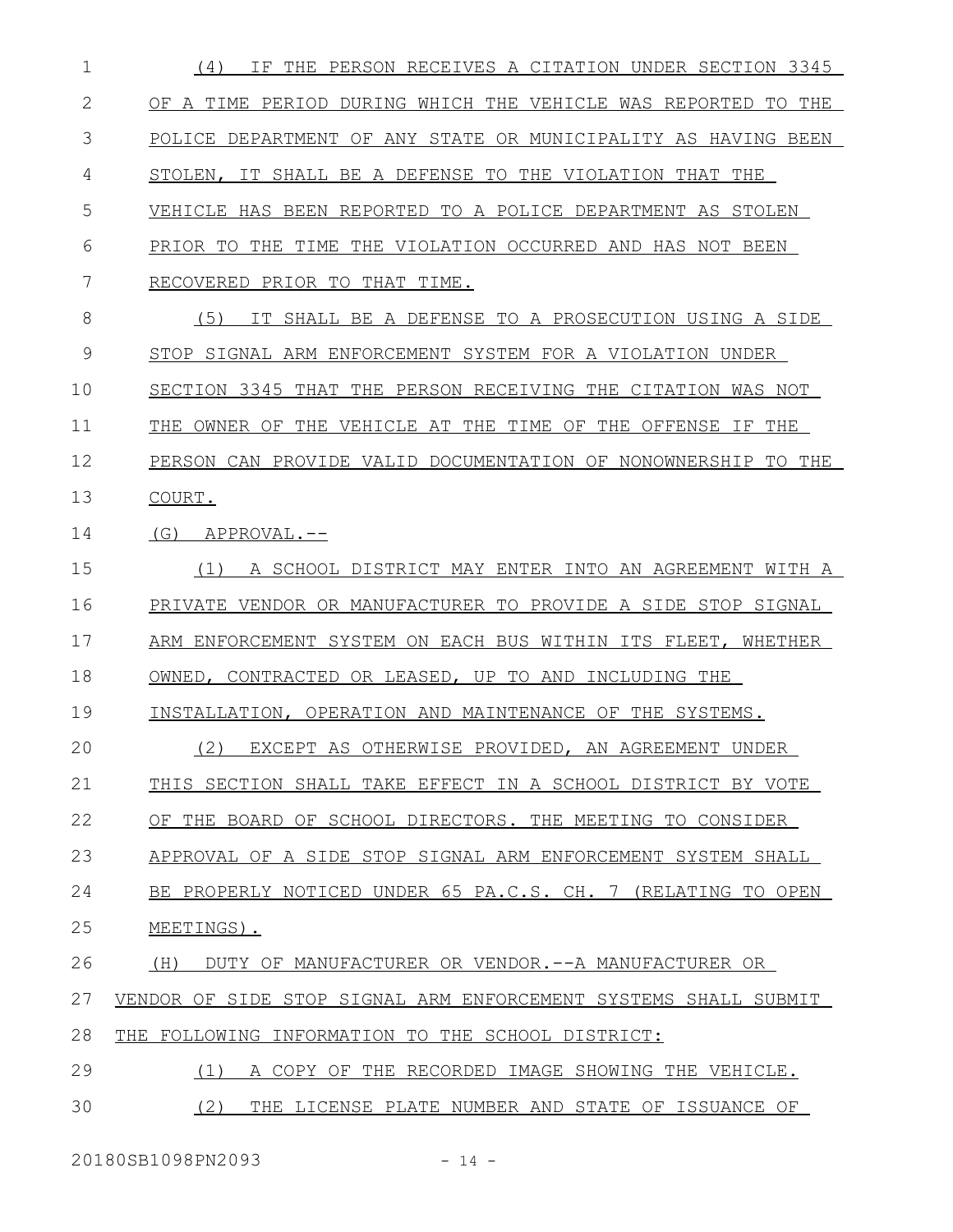THE MOTOR VEHICLE. (3) THE DATE, TIME AND PLACE OF THE ALLEGED VIOLATION. (I) COMPENSATION TO MANUFACTURER OR VENDOR.--THE COMPENSATION PAID TO THE MANUFACTURER OR VENDOR OF THE SIDE STOP SIGNAL ARM ENFORCEMENT SYSTEM MAY NOT BE BASED ON THE NUMBER OF CITATIONS ISSUED. THE COMPENSATION PAID TO THE MANUFACTURER OR VENDOR OF THE EQUIPMENT SHALL BE BASED UPON THE VALUE OF THE EQUIPMENT AND SERVICES PROVIDED OR RENDERED IN SUPPORT OF THE SIDE STOP SIGNAL ARM ENFORCEMENT SYSTEM. (J) DEPARTMENT APPROVAL.-- (1) NO SIDE STOP SIGNAL ARM ENFORCEMENT SYSTEM MAY BE USED WITHOUT THE APPROVAL OF THE DEPARTMENT, WHICH SHALL HAVE THE AUTHORITY TO PROMULGATE REGULATIONS FOR THE CERTIFICATION AND USE OF SUCH SYSTEMS. (2) IN ORDER TO FACILITATE THE PROMPT IMPLEMENTATION OF THIS SECTION, REGULATIONS PROMULGATED BY THE DEPARTMENT UNDER THIS SECTION DURING THE TWO YEARS FOLLOWING THE EFFECTIVE DATE OF THIS SECTION SHALL BE DEEMED TEMPORARY REGULATIONS, 1 2 3 4 5 6 7 8 9 10 11 12 13 14 15 16 17 18

WHICH SHALL EXPIRE NO LATER THAN THREE YEARS FOLLOWING THE 19

EFFECTIVE DATE OF THIS SECTION OR UPON PROMULGATION OF FINAL 20

REGULATIONS. THE TEMPORARY REGULATION SHALL NOT BE SUBJECT 21

TO: 22

 (I) SECTIONS 201, 202, 203, 204 AND 205 OF THE ACT OF JULY 31, 1968 (P.L.769, NO.240), REFERRED TO AS THE COMMONWEALTH DOCUMENTS LAW. 23 24 25

 (II) THE ACT OF JUNE 25, 1982 (P.L.633, NO.181), KNOWN AS THE REGULATORY REVIEW ACT. 26 27

 (III) SECTION 204 (B) OF THE ACT OF OCTOBER 15, 1980 (P.L.950, NO.164), KNOWN AS THE COMMONWEALTH ATTORNEYS 28 29

 ACT. 30

20180SB1098PN2093 - 15 -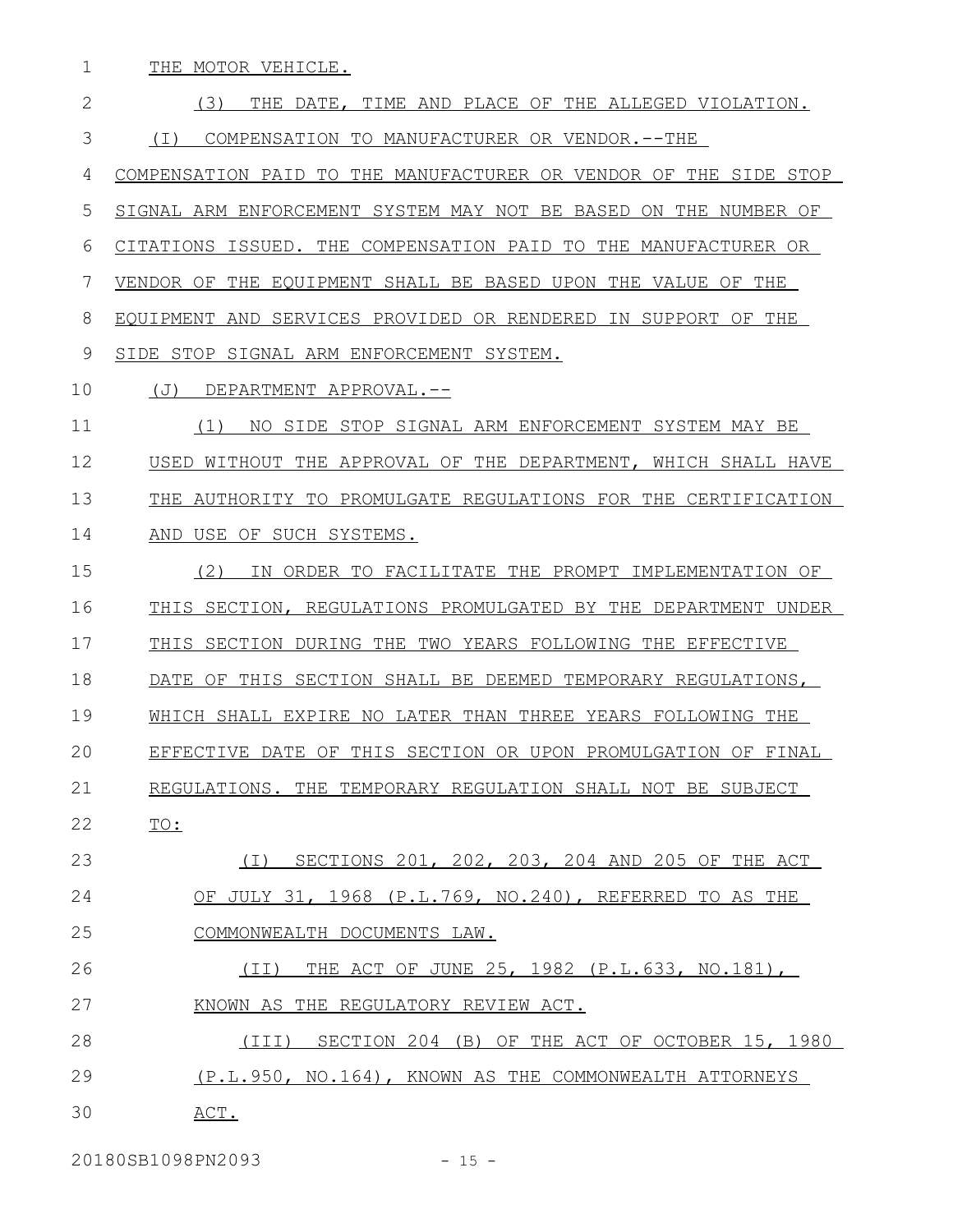| $\mathbf 1$ | SCHOOL BUS SAFETY GRANT PROGRAM. -- THE SCHOOL BUS SAFETY<br>(K) |
|-------------|------------------------------------------------------------------|
| 2           | GRANT PROGRAM FUND IS ESTABLISHED AS A RESTRICTED RECEIPTS       |
| 3           | ACCOUNT IN THE MOTOR LICENSE FUND. THE SURCHARGE ESTABLISHED     |
| 4           | UNDER SECTION 3345(J) SHALL BE DEPOSITED INTO THE FUND AND SHALL |
| 5           | BE USED BY THE DEPARTMENT TO IMPLEMENT THE SCHOOL BUS SAFETY     |
| 6           | GRANT PROGRAM, WHICH IS ESTABLISHED TO PROMOTE AND INCREASE      |
| 7           | SCHOOL BUS SAFETY EDUCATION AND TRAINING THROUGHOUT THIS         |
| 8           | COMMONWEALTH. THE DEPARTMENT SHALL AWARD SCHOOL BUS SAFETY       |
| 9           | GRANTS ON A COMPETITIVE BASIS. THE DEPARTMENT MAY PAY ANY ACTUAL |
| 10          | ADMINISTRATIVE COSTS ARISING FROM THE ADMINISTRATION OF THIS     |
| 11          | SECTION OUT OF THE FINES DEPOSITED INTO THE FUND. INDEPENDENT    |
| 12          | SCHOOL BUS CONTRACTORS AND SCHOOL DISTRICTS ARE ELIGIBLE FOR THE |
| 13          | GRANT. THE DEPARTMENT SHALL DEVELOP A UNIFORM APPLICATION        |
| 14          | PROCESS AND REGULATIONS TO ADMINISTER THE GRANT PROGRAM.         |
| 15          | (L)<br>CONTRACTED COMPANIES.--                                   |
| 16          | NO CONTRACTED COMPANY THAT PROVIDES PUPIL<br>(1)                 |
| 17          | TRANSPORTATION SHALL BE LIABLE IF A SIDE STOP SIGNAL ARM         |
| 18          | ENFORCEMENT SYSTEM IS VANDALIZED OR OTHERWISE MALFUNCTIONS.      |
| 19          | (2)<br>NOTHING IN THIS SECTION SHALL BE CONSTRUED TO             |
| 20          | REQUIRE A CONTRACTED COMPANY THAT PROVIDES PUPIL                 |
| 21          | TRANSPORTATION TO TAKE A BUS OUT OF SERVICE DUE TO A             |
| 22          | NONFUNCTIONING SIDE STOP SIGNAL ARM ENFORCEMENT SYSTEM,          |
| 23          | EXCEPT THAT A CONTRACTED COMPANY SHALL ALLOW THE MANUFACTURER    |
| 24          | OR VENDOR OF THE SIDE STOP SIGNAL ARM ENFORCEMENT SYSTEM         |
| 25          | ACCESS TO THE BUS WHEN THE BUS IS NOT IN SERVICE AT A TIME       |
| 26          | MUTUALLY AGREEABLE TO THE CONTRACTOR AND VENDOR.                 |
| 27          | (3)<br>INDEPENDENT SCHOOL BUS CONTRACTORS SHALL NOT BE HELD      |
| 28          | RESPONSIBLE FOR COSTS ASSOCIATED WITH THE SIDE STOP SIGNAL       |
| 29          | ARM ENFORCEMENT SYSTEM, INCLUDING, BUT NOT LIMITED TO,           |
| 30          | INSTALLATION, MAINTENANCE, REPAIR, REPLACEMENT OR REMOVAL OF     |
|             |                                                                  |